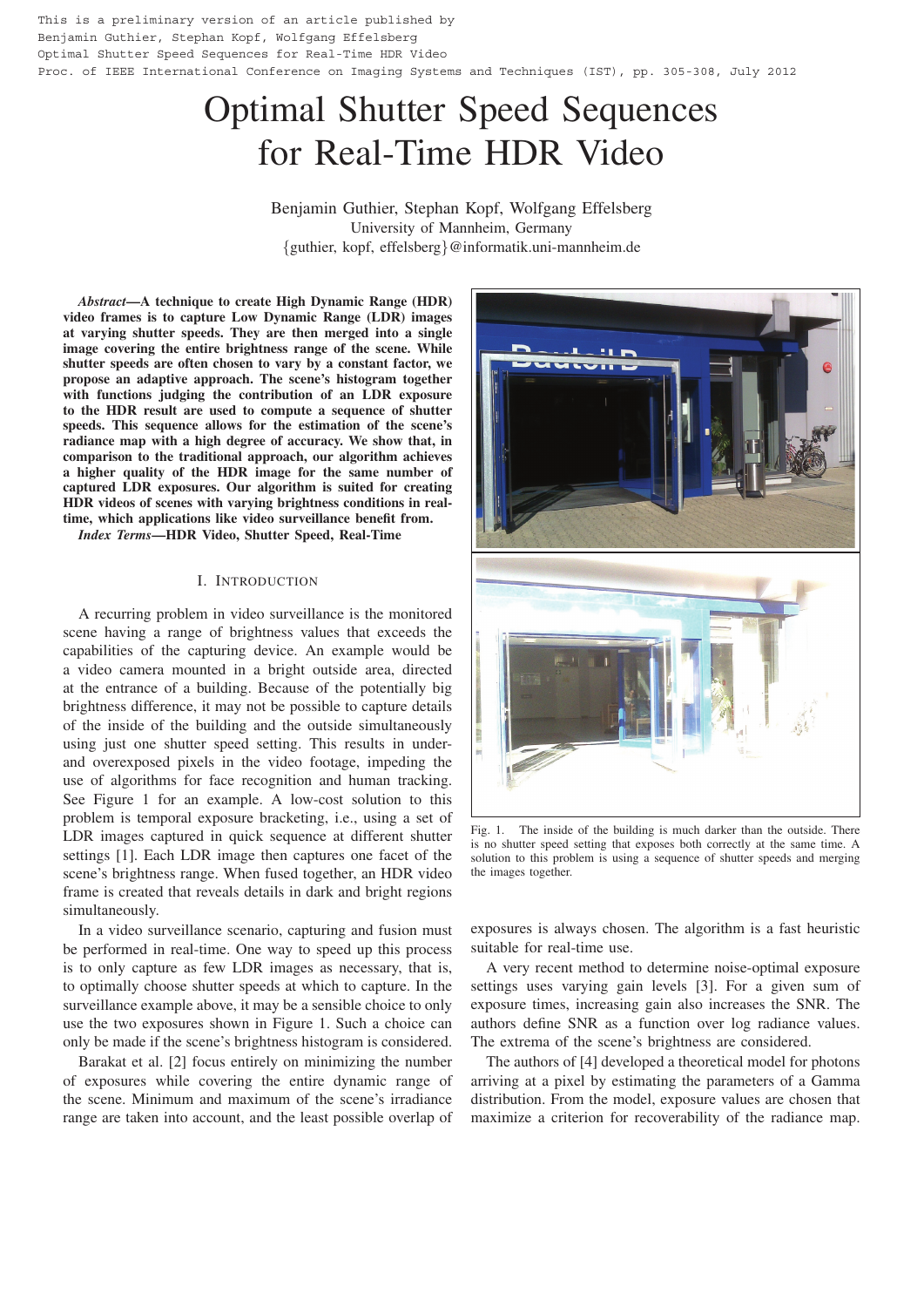The focus lies on the impact of saturated pixels on the HDR result.

In [5], an algorithm for estimating optimal exposure parameters from a single image is presented. The brightness of saturated pixels is estimated from the unsaturated surrounding. Using this estimation, the expected quality of the rendered HDR image for a given exposure time is calculated. The exposures leading to the lowest rendering error are chosen.

In an HDR video, the histogram of scene brightness values is often a by-product of tone mapping the previous frames [6]. The novel approach we present in this paper thus uses the entire histogram to calculate a shutter speed sequence in realtime. The shutter speeds are chosen in a way, such that frequently occurring brightness values are well-exposed in at least one of the captured LDR images. This increases the average SNR for a given number of exposures or minimizes the number of exposures required to achieve a desired SNR. We also give our definition of *contribution functions* to specify precisely what we mean by "well-exposed". In order to be applicable to video, we consider bootstrapping and convergence to a stable shutter sequence. Additionally, we introduce a stability criterion for the shutter speeds to prevent flicker in the video. Due to space limitations of this paper, we have left out some of the details. A more extensive description of our work can be found in our technical report [7].

In the following section, we introduce weighting functions for LDR pixels and give our definition of *contribution functions*. Section III then defines log radiance histograms and demonstrates a useful relationship between them and contribution functions which is exploited by our algorithm. The algorithm for finding optimal shutter speed sequences itself is described in Section IV. The quality of the HDR images produced by our optimal shutter sequences and the computational cost are analyzed in Section V of this paper. Section VI concludes the paper.

#### II. WEIGHTING FUNCTIONS

An HDR image is a map of radiances contained in a scene. In order to reconstruct this radiance map from the pixel values of the captured LDR images, the camera's response function f must be known. For the duration  $\Delta t$  that the camera's shutter is open, a pixel on the CCD sensor integrates the scene radiance E, resulting in a total exposure of  $E\Delta t$ . The camera's response function then maps the exposure to a pixel value  $I = f(E\Delta t)$ , usually in the range of [0, 255]. When the shutter speeds  $\Delta t_i$ used to capture the LDR images are known, the inverse of the response function can be used to make an estimate  $E_i$  of the original radiance from pixel value  $I_i$  in LDR image  $i$ :

$$
\tilde{E}_i = \frac{f^{-1}(I_i)}{\Delta t_i}.
$$
\n(1)

A good approximation of the radiance value at a pixel in the HDR image is then obtained by computing a weighted average over all estimates  $E_i$ :

$$
E = \frac{\sum_{i} w(I_i) \tilde{E}_i}{\sum_{i} w(I_i)}.
$$
 (2)



Fig. 2. The weighting function we use in our experiments. The weight of a pixel is its value multiplied by a hat function normalized to a maximum weight of 1.

The weighting function  $w$  determines how much the radiance estimate  $E_i$  from a pixel  $I_i$  contributes to the corresponding HDR pixel  $E$ . In other words, it judges a pixel's usefulness for recovering a radiance value based on its brightness value. Note that without prior calibration, radiance values  $E$  computed like this only represent physical quantities up to an unknown scale factor. This is sufficient for our purpose. We thus use the terms *radiance* and *scaled radiance* interchangeably to denote the pixel values of an HDR frame.

Weighting functions are usually chosen to reflect noise characteristics of a camera, the derivative of its response function (i.e., the camera's sensitivity), and saturation effects. They are often found in the literature as parts of HDR creation techniques. Even though various weighting functions exist, they often share a few common properties. Most notably, the extremes of the pixel range are always assigned zero weight. This means that pixels with these values contain no useful information about the real radiance. Another common attribute of weighting functions is that pixels with a medium to high value are considered to be more faithful than dark pixels. This is due to the fact that a large portion of the image noise (e.g., quantization noise, fixed pattern noise) is independent of the amount of light falling onto the pixel. A bright pixel thus has a better signal-to-noise ratio than a dark one. Figure 2 shows an exemplary weighting function. In our experiments, we found that the function shown in the plot gives the best results, but our approach also works for any other choice.

For a given shutter speed  $\Delta t$ , we can calculate how well a radiance value  $E$  can be estimated from an image captured at  $\Delta t$  by combining the response and the weighting function. A radiance value  $E$  is mapped to a pixel value using the camera's response function f. The weighting function  $w$  then assigns a weighting to the pixel value. We define

$$
c_{\Delta t}(E) = w(f(E\Delta t))\tag{3}
$$

as the *contribution* of an image captured at  $\Delta t$  to the estimation of a radiance value  $E$ . In the special case of a linear response function,  $c_{\Delta t}$  looks like a shifted and scaled version of  $w$ . An example for a contribution function in the log domain is shown in Figure 3.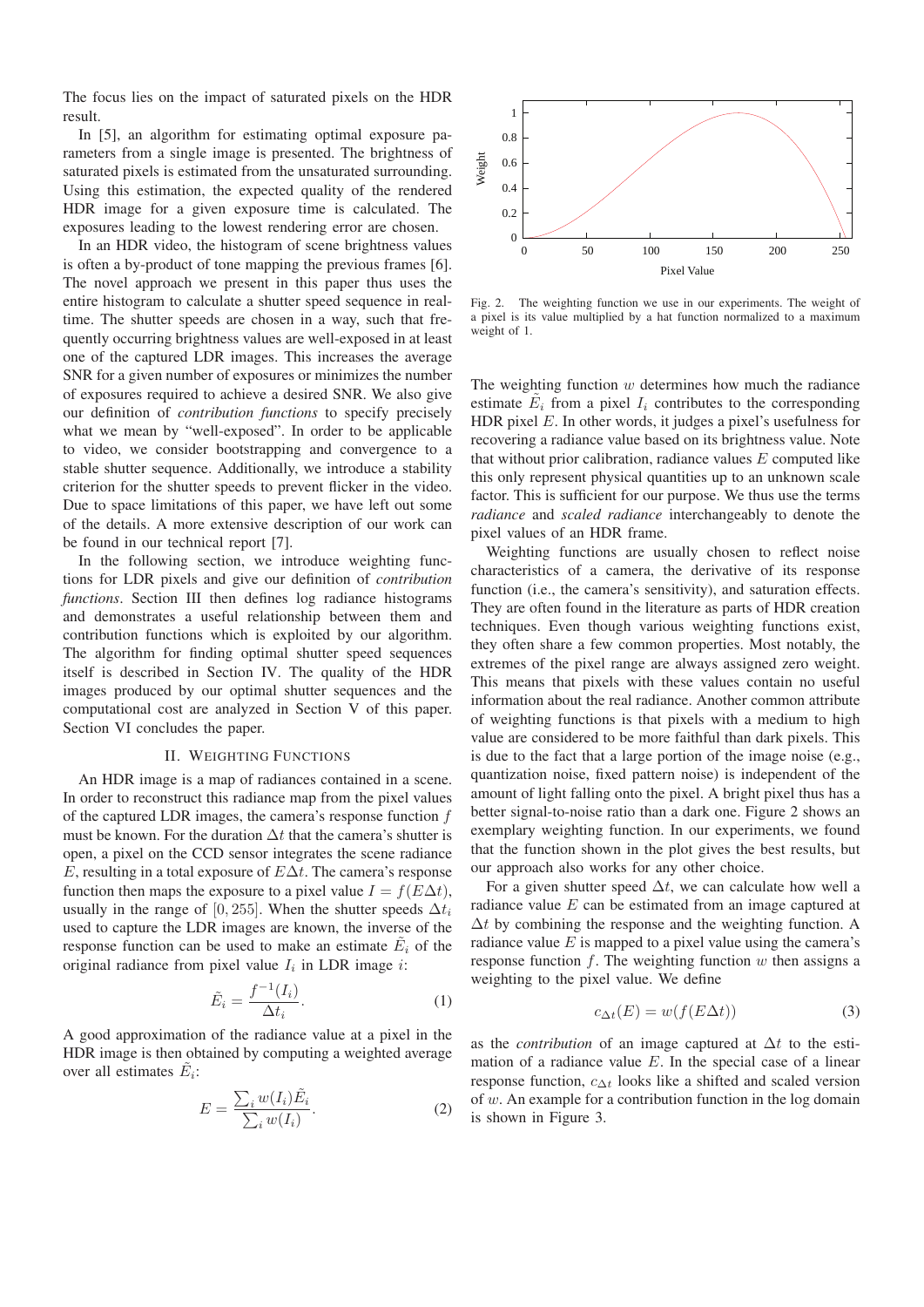

Fig. 3. Example of a log radiance histogram. The dashed line is the contribution function in the log domain of the first shutter speed chosen by our algorithm. The exposure was chosen such that it captures the most frequently occurring radiance values best.

#### III. LOG RADIANCE HISTOGRAMS

When creating HDR videos in real-time, the scene's brightness distribution is known from the previous frames. Additionally, some tone mapping operators create histograms of scene radiance values as a by-product or can be modified to create them with little extra effort. In this section, we describe how a log radiance histogram can be used to calculate a sequence of shutter speeds  $\Delta t_i$  which allows the most accurate estimation of the scene's radiance. We do this by choosing the  $\Delta t_i$  such that the peaks of the contribution functions  $c_{\Delta t_i}(E)$  of the LDR images coincide with the peaks in the histogram. That is, radiance values that occur frequently in the scene lead to LDR images to be captured which measure these radiance values accurately. This is illustrated in Figure 3.

The histogram over the logarithm of scene radiance has M bins. Each bin with index  $j = 1, ..., M$  corresponds to the logarithm of a discrete radiance value:  $b_j = log(E_j)$ . Bin j counts the number  $H(j)$  of pixels in the HDR image having a log radiance of  $b_j$ . The bins have even spacing in the log domain, meaning that for any j, the log radiance values  $b_i$  and  $b_{j+1}$  of two neighboring bins differ by a constant  $\Delta b = b_{j+1}$  –  $b_j$ . The non-logarithmic radiance values corresponding to two neighboring bins thus differ by a constant factor  $exp(\Delta b)$  =  $exp(b_{j+1})/exp(b_j) = E_{j+1}/E_j.$ 

Equation 3 states that, for a given shutter speed  $\Delta t$  and an LDR image captured using  $\Delta t$ , the value of  $c_{\Delta t}(exp(b_i))$ indicates how accurately log radiance  $b_i$  is represented in the LDR image. When considering log radiance histograms, the continuous contribution function is reduced to a discrete vector of contribution values. It has one contribution value for each radiance interval of the histogram. We can now exploit a useful relationship between the log radiance histogram and our contribution vector: Shifting the contribution vector by a number of s bins leads to

$$
c_{\Delta t}(exp(b_j + s\Delta b))
$$
  
= 
$$
w(f(exp(b_j)exp(\Delta b)^s \Delta t))
$$
  
= 
$$
w(f(exp(b_j)\Delta t'))
$$
  
= 
$$
c_{\Delta t'}(exp(b_j)),
$$

where

$$
\Delta t' = \exp(\Delta b)^s \Delta t. \tag{4}
$$

This means that the contribution vector corresponding to shutter speed  $\Delta t'$  is identical to a shifted version of the original<br>vector. We thus easily obtain an entire series of contribution vector. We thus easily obtain an entire series of contribution vectors for shutter speeds that differ by a factor of  $exp(\Delta b)^s$ . In other words, only the shift, but not the shape of the contribution function depends on the shutter speed in the log domain. This allows us to move the contribution function over a peak in the histogram and then derive the corresponding shutter speed using the above formula.

#### IV. OPTIMAL SHUTTER SEQUENCE

In order to compute an optimal shutter speed sequence, we first calculate an initial contribution vector from the known camera response and a chosen weighting function. Camera response functions can be estimated as described for example in [8], [9]. The initial shutter speed  $\Delta t$  to compute  $c_{\Delta t}$ can be chosen arbitrarily. For ease of implementation, we choose  $\Delta t$  such that the first histogram bin is mapped to a pixel value of 1, that is  $f(exp(b_1)\Delta t) = 1$ . Note that  $f^{-1}(0)$  is not uniquely defined in general. The size of the contribution vector depends on the dynamic range of the camera, reflected in its response function. Reaching a certain scene radiance  $E_{N+1} = exp(b_{N+1})$ , the camera's pixels will saturate, resulting in  $f(exp(b_i)\Delta t) = 255$  for  $j \ge N+1$  in case of an 8 bit sensor. It is safe to assume that any reasonable weighting function assigns zero weight to this pixel value. Hence, the contribution vector  $c_{\Delta t}(E_i) = w(f(exp(b_i)\Delta t))$ consists of N nonzero values. It can be shifted to  $M + N - 1$ possible positions in the log radiance histogram. Each shift position s corresponds to a shutter speed  $\Delta t_i$ , which can be calculated using Equation 4:  $\Delta t_i = exp(\Delta b)^s \Delta t$ . This equivalence between shutter and shift is utilized later.

Here, we explain how a new shutter speed is added to an existing shutter sequence. The first shutter can be determined analogously. So we assume that the sequence already consists of a number of shutter speeds  $\Delta t_i$ . To each  $\Delta t_i$  belongs a contribution vector  $c_{\Delta t_i}(E_j)$ , with  $E_j = exp(b_j)$  being the radiance values represented by the histogram bins. See Figure 3 for an example. We now need to decide whether to add another shutter to the sequence or not, and find out which new shutter brings the biggest gain in image quality. For this purpose, we define a *combined contribution vector*  $C(E_i)$  that expresses how well the radiances  $E_i$  are captured in the determined exposures. We make the assumption, that the quality of the measurement of a radiance value only depends on the highest contribution value any of the exposures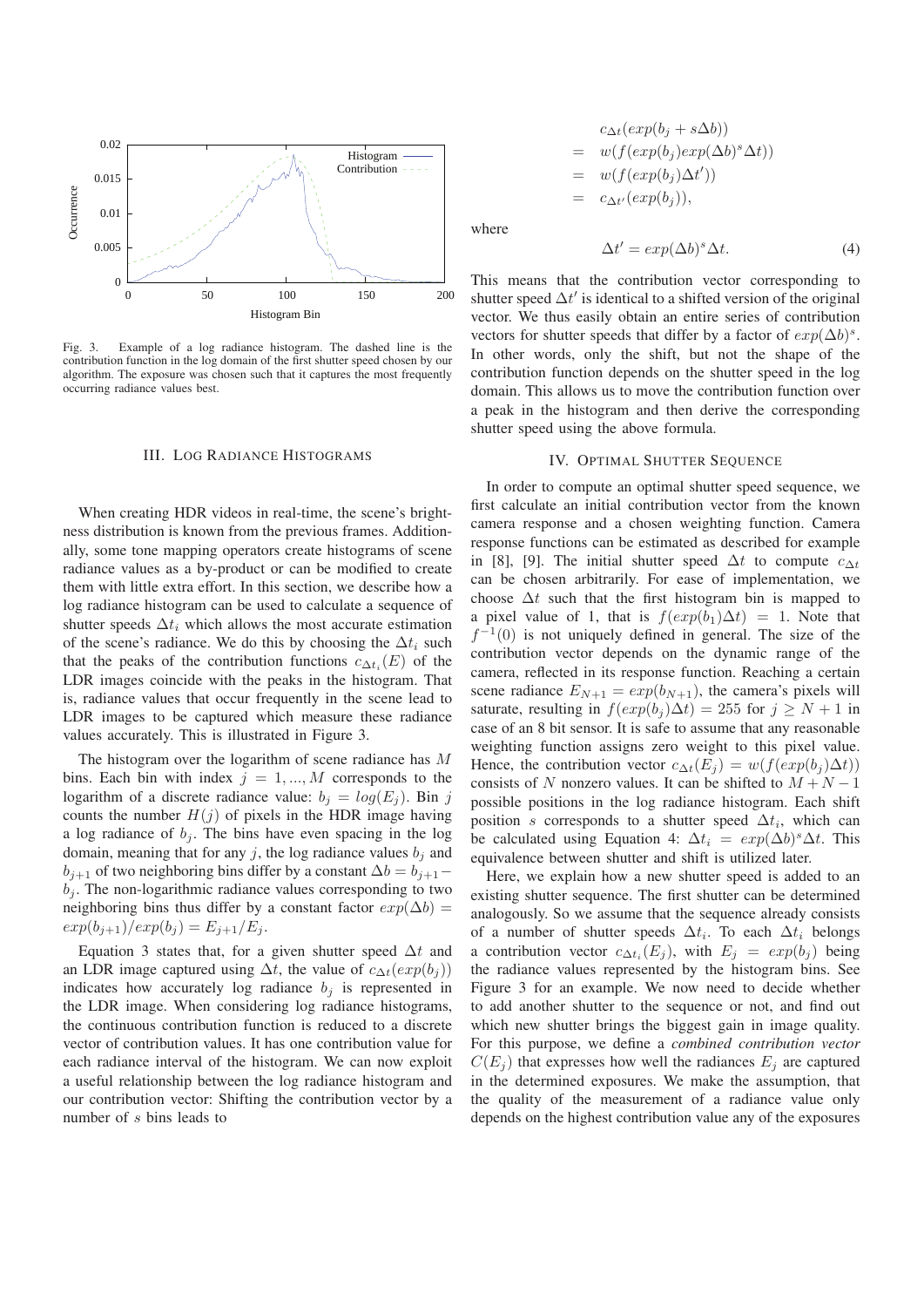achieves for it. The combined contribution is thus defined as the maximum contribution for each histogram bin

$$
C(E_j) = \max_i (c_{\Delta t_i} (E_j)).
$$
 (5)

This definition can now be used to calculate a single *coverage value* C to estimate how well-exposed the pixels in the scene are in the exposures.  $C$  is obtained by multiplying the frequency of occurrence of a radiance value  $H(j)$  by the combined contribution  $C(E_i)$  and summing up the products:

$$
C = \sum_{j=1}^{M} C(E_j) H(j).
$$
 (6)

This is essentially the same as the cross correlation between the two. The algorithm tries out all possible shifts between a new contribution vector and the log histogram. The shutter speed corresponding to the shift that leads to the biggest increase of  $C$  is added to the sequence. If the histogram is normalized such that its bins sum up to 1 and the weighting function has a peak value of 1, then C is in the range of  $[0..1]$ and can be expressed as a percentage.  $C = 1$  then means that for each radiance value in the scene, there exists an exposure which captures it perfectly.

However, perfect coverage is not achievable in a realistic scenario. It is more practical to stop adding shutters to the sequence once a softer stop criterion is met. We came up with three different stop criteria: the total number of exposures, a threshold for C and a maximum sum of shutter speeds. The criterion that limits the *total number of exposures* is always active. It guarantees that the algorithm terminates after calculating a finite number of shutter speeds. We also use this criterion to manually choose the number of exposures for our evaluation for better comparability.

The *threshold for the coverage value* C is a quality criterion. A threshold closer to 1 allows for a better estimation of scene radiance, but requires to capture more exposures. We chose  $C > 0.9$  for our running system.

For the type of camera we employ, the capture time of a frame is roughly proportional to the exposure time. And since we are interested in capturing real-time video at 25 frames per second, the sum of all shutter speeds must not exceed 40 milliseconds. Note that the camera exposes new frames in parallel to the processing of the previous ones. So we have indeed nearly the full HDR frame time available for capturing. Our third stop criterion is an adjustable threshold for the *sum of shutter speeds*. However, it should be made clear that the algorithm has little control over meeting this requirement. In the example shots we took, only two exceeded the threshold. But they in turn overshot it by a large factor. We argue that it is the camera operator's responsibility to adjust aperture and gain or to use a different lens to cope with particularly dark scenes.

The algorithm described here is greedy in that it does not reconsider the shutter speeds it already chose. We added a second iteration over the shutter sequence to allow for



Fig. 4. Some areas of the scene are overexposed even in the darkest exposure. It shows up as a peak at the highest radiance value in the histogram. In the next frame, the algorithm chooses a shutter speed that covers the peak. By doing so, areas with a higher radiance than the previous maximum can still be captured faithfully.

some hindsight refinement. Details on the refinement and its evaluation can be found in the technical report [7].

So far, we described the algorithm to determine a sequence of shutter speeds for a single HDR frame based on a perfect histogram of the scene. However, there are two major problems that arise when applying this algorithm to HDR video directly: imperfect histograms and flicker.

Perfect histograms are not available in a real video. The available histograms are created from the previous frame which generally differs from the current one. Furthermore, the dynamic range covered by the histogram is only as high as the range covered by the previous exposure set. For example if the camera pans towards a window looking outside, the bright outdoor scene may be saturated even in the darkest exposure. This shows up as a thin peak at the end of the histogram of the previous frame (see Figure 4). How bright are these pixels really? To find out, the algorithm needs to produce a shutter sequence that covers a larger dynamic range than the histogram of the previous frame indicates. This allows the sequence to adapt to changes in the scene.

We accomplish this by treating the first shutter in the sequence differently. The special treatment is based on the observation that underexposed images contain more accurate information than overexposed ones. The dark pixels in an underexposed image are a noisy estimate of the radiance in the scene. However, this noise is unbiased. Saturated pixels on the other hand always have the maximum pixel value, no matter how bright the scene actually is. As a consequence of this observation, the first shutter is chosen such that its contribution peak covers the highest radiance bin of the histogram. The peak of a weighting function is usually not located at the highest possible pixel value. This means that radiances beyond the peak – if existing in the next frame – are still represented by a non-saturated pixel. See Figure 4 for an example. This allows to faithfully record radiance values that are a certain percentage higher than the previous frame's maximum, and the sequence can adapt to brighter scenes. Change towards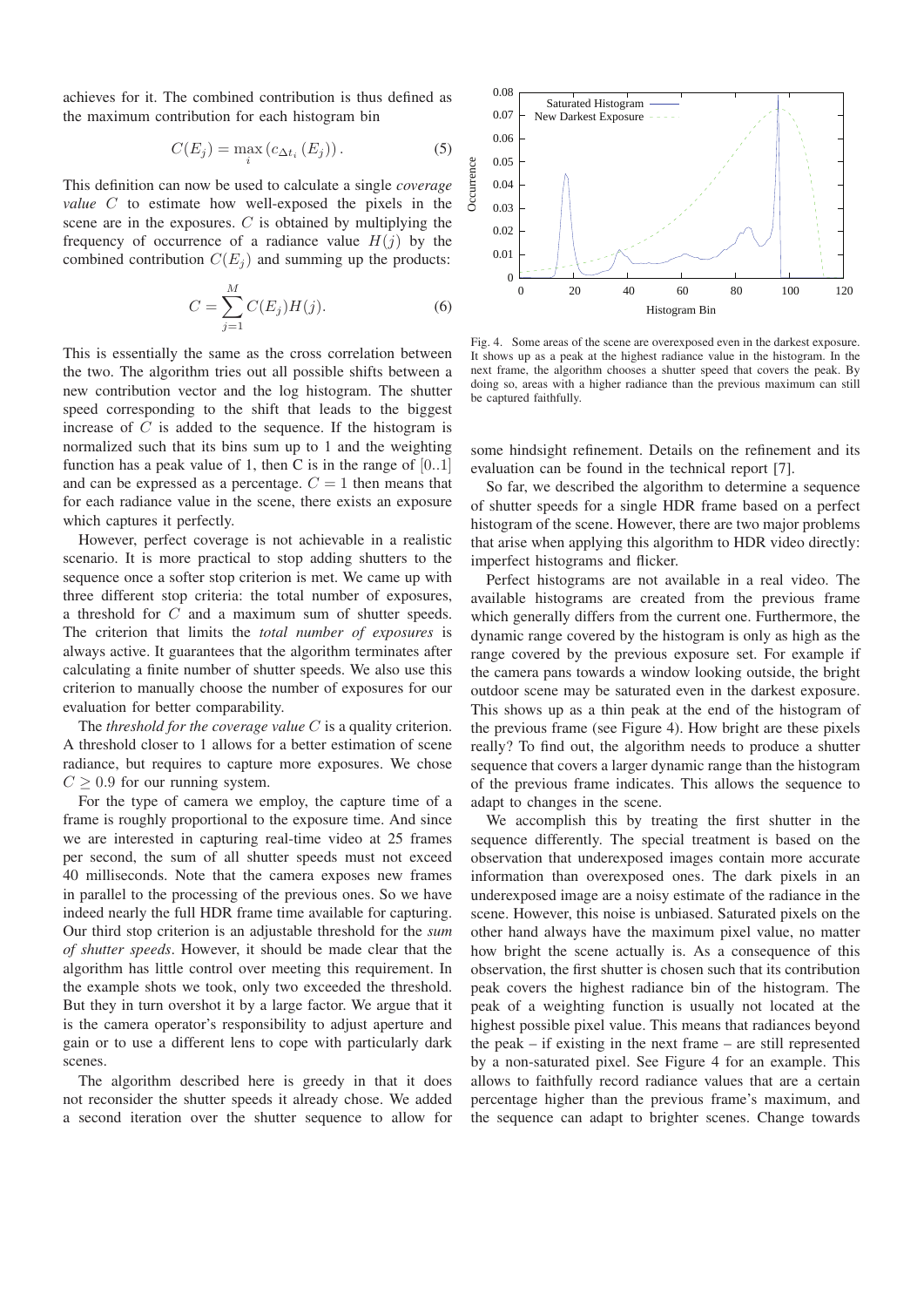a darker scene is less critical, because underexposed pixels still contain enough information about the real radiance to calculate a new longer shutter time. With adaptation enabled, bootstrapping becomes straightforward. We can start with any set of shutter speeds and arrive at the correct values after a few frames. The speed of adaptation is evaluated in the experimental results section of this paper.

The second problem to deal with when applying our algorithm to HDR video is flicker. It is a side effect of changing the shutter sequence over time. Consider the following scenario: A bright saturated area like a white wall leads to a peak at the highest histogram bin. This gives rise to a darker exposure taken in the next frame as shown in Figure 4. The darker exposure causes the histogram peak to spread out over several bins. It may now cause too little extra coverage to justify the darkest exposure. In this situation, the algorithm oscillates between including the lowest shutter speed and omitting it. In the resulting video, the white wall would alternate between having texture and being completely saturated. Stable shutter sequences are also desirable for a better use of camera buffers. We thus impose a stability criterion upon the shutter sequence. It is based on the definition of whether two given shutter speed sequences are *similar*. This similarity is defined in terms of a threshold over the averaged percentual difference between the shutters of the two sequences. The same shutter sequence is used for capturing images until a sufficiently high number of consecutive non-similar sequences have been calculated. Only then the new capture parameters are transmitted to the camera. For details on the stability criterion and an analysis of its behavior in a real-time HDR video system see [7].

### V. EXPERIMENTAL RESULTS

This section presents the evaluation of our algorithm for optimal shutter speed sequences. Section V-A describes a subjective user study we conducted to assess the HDR image quality our approach achieves compared to the traditional way of choosing evenly spread shutters. Section V-B contains an analysis of the algorithm's adaptation to changing brightness conditions and of its processing time.

# *A. Subjective User Study*

A detailed description of the setup of our subjective user study is contained in our technical report. In this paper, we focus on presenting the results. 27 participants took part in the study. It was conducted over a website that allows to rate the quality of HDR images.<sup>1</sup> The subjects were shown twelve datasets of various HDR scenes. See Figures 5 and 6 for an example. Each dataset consisted of three HDR images: a reference image, an image created using shutter speeds from our approach and one where evenly spaced shutters were used. The two survey images were shown in random order to avoid subjective bias. Each of the two images had to be rated using the five scores (numerical value in parentheses): Very Good (5), Good (4), Average (3), Poor (2), Very Poor (1).



Fig. 5. Reference image of an exemplary scene used in our subjective evaluation.



Fig. 6. Normalized log radiance histogram of Figure 5. The dashed lines show the two combined contribution functions. It can be seen, that the equidistant shutters disregard the histogram and an exposure is captured that adds little to the coverage value.

We used an AVT Pike F-032C FireWire camera capable of capturing 208 VGA frames per second with an aperture of f/2.8. Each scene was captured as a set of 79 LDR exposures covering the entire range of our camera's shutter settings. All 79 exposures were used to generate the reference image and the log radiance histogram of each scene. Only those exposures best matching the shutter speeds determined by the two algorithms were merged to create the survey images. The number of shutter speeds used was the same for both. It was manually chosen to be low enough for a discernible degradation of image quality to facilitate the rating process.

The main reason to use HDR still images instead of video for subjective quality assessment is the availability of a perfect reference image and with it the reproducibility of the results. Capturing 79 LDR exposures at varying shutter speeds allows to reconstruct the real scene radiance accurately. The shutter values are sufficiently close together to simulate arbitrary shutter sequences. Capturing the same amount of exposures

<sup>1</sup>http://pi4.informatik.uni-mannheim.de/∼bguthier/survey/